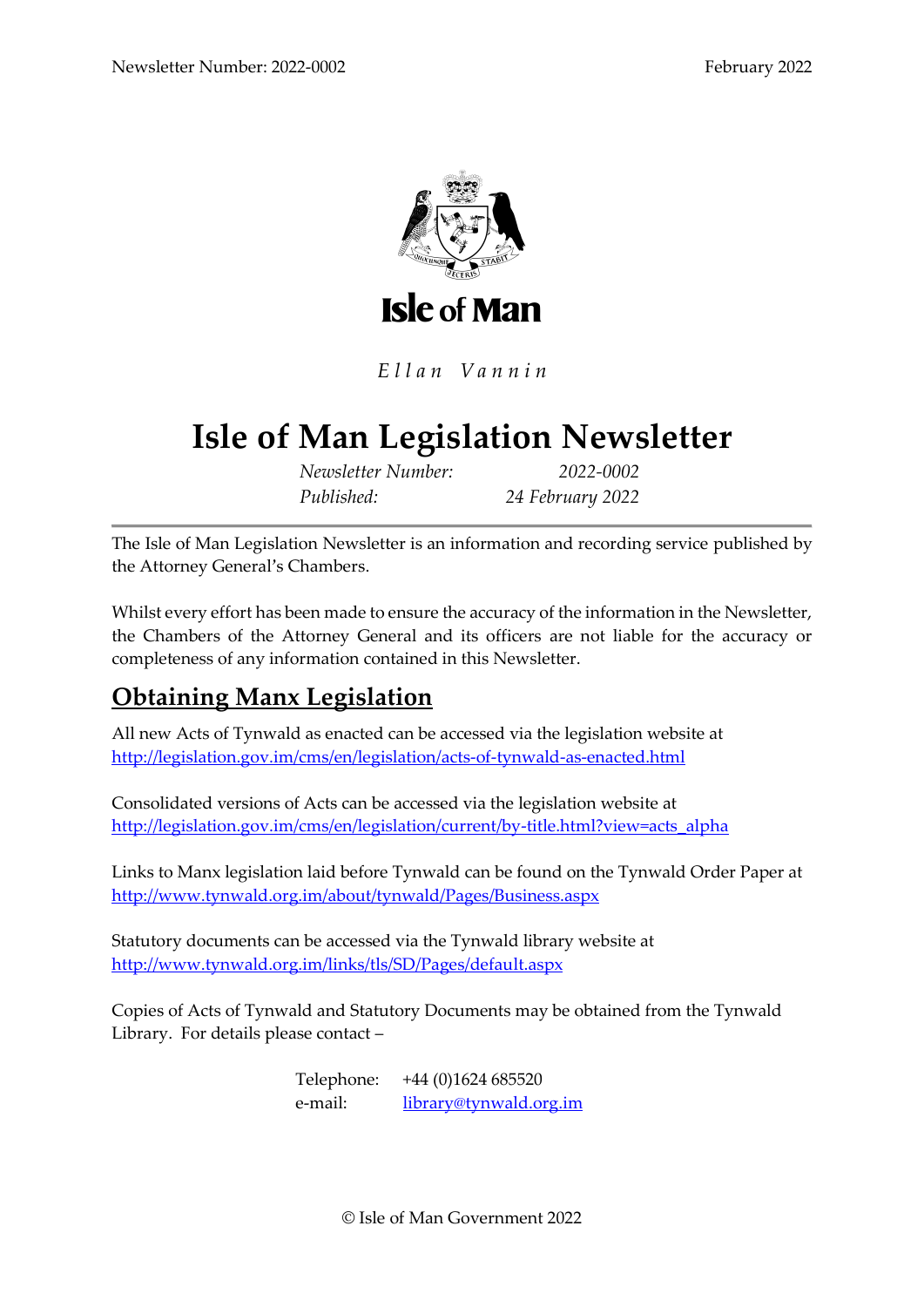## **Acts of Tynwald**

#### **Royal Assent announced to Tynwald – February 2022**

No Acts had Royal Assent announced at the February 2022 sittings of Tynwald.

#### **Acts repealed – February 2022**

The following Act was wholly repealed in February 2022.

| AT 11 of 1984 | <b>Telecommunications Act 1984</b> |
|---------------|------------------------------------|
| Repealed by:  | Communications Act 2021            |
| Effective:    | 1 February 2022                    |

#### **Statutory Documents**

The following Appointed Day Orders were laid at the February 2022 sitting of Tynwald.

| SD 2022/0016           | Communications Act 2021 (Appointed Day) (No.1) Order 2022                                                                                                                                                                                                                                                                                                                                                                                                                                                                                                                                                                                                                                                                                                                                                                                                                                                                                                                                                                                                                                                                                                                                              |  |  |
|------------------------|--------------------------------------------------------------------------------------------------------------------------------------------------------------------------------------------------------------------------------------------------------------------------------------------------------------------------------------------------------------------------------------------------------------------------------------------------------------------------------------------------------------------------------------------------------------------------------------------------------------------------------------------------------------------------------------------------------------------------------------------------------------------------------------------------------------------------------------------------------------------------------------------------------------------------------------------------------------------------------------------------------------------------------------------------------------------------------------------------------------------------------------------------------------------------------------------------------|--|--|
| <b>Tynwald Sitting</b> | February 2022                                                                                                                                                                                                                                                                                                                                                                                                                                                                                                                                                                                                                                                                                                                                                                                                                                                                                                                                                                                                                                                                                                                                                                                          |  |  |
| Made:                  | 31 January 2022                                                                                                                                                                                                                                                                                                                                                                                                                                                                                                                                                                                                                                                                                                                                                                                                                                                                                                                                                                                                                                                                                                                                                                                        |  |  |
| Explanatory<br>Note:   | This Order brings into force the sections of the Communications Act<br>2021 that are listed in article 2.                                                                                                                                                                                                                                                                                                                                                                                                                                                                                                                                                                                                                                                                                                                                                                                                                                                                                                                                                                                                                                                                                              |  |  |
|                        | Sections 1, 2, 9, 152 and 153 came into force when the Communications<br>Act 2021 was passed.                                                                                                                                                                                                                                                                                                                                                                                                                                                                                                                                                                                                                                                                                                                                                                                                                                                                                                                                                                                                                                                                                                          |  |  |
|                        | The Communications and Utilities Regulatory Authority Order (SD<br>2020/0550) amended the Communications Commission Order 1989 to<br>rename the Communications Commission as the Communications and<br>Utilities Regulatory Authority. Article 3 makes incidental amendments<br>to the Communications Act 2021 so that all references to "the<br>Communications Commission" or "the Commission" are changed to<br>"the Communications and Utilities Regulatory Authority" or "the<br>Authority".<br>Article 4 updates the reference in section 139(4) to the Data Protection<br>Act 2018, and in section 148(3) to the (now repealed) Data Protection<br>Act 2002, so that the references are now to data protection legislation<br>(within the meaning of regulation 5(1) of the GDPR and LED<br>Implementing Regulations 2018, as they have effect from time to time).<br>Article 5 makes a savings provision in relation to all licences that were<br>granted under the Telecommunications Act 1984 so that any such<br>licences that are still in force immediately before the commencement of<br>section 17 of the Communications Act 2021 are deemed to have been<br>granted under that section. |  |  |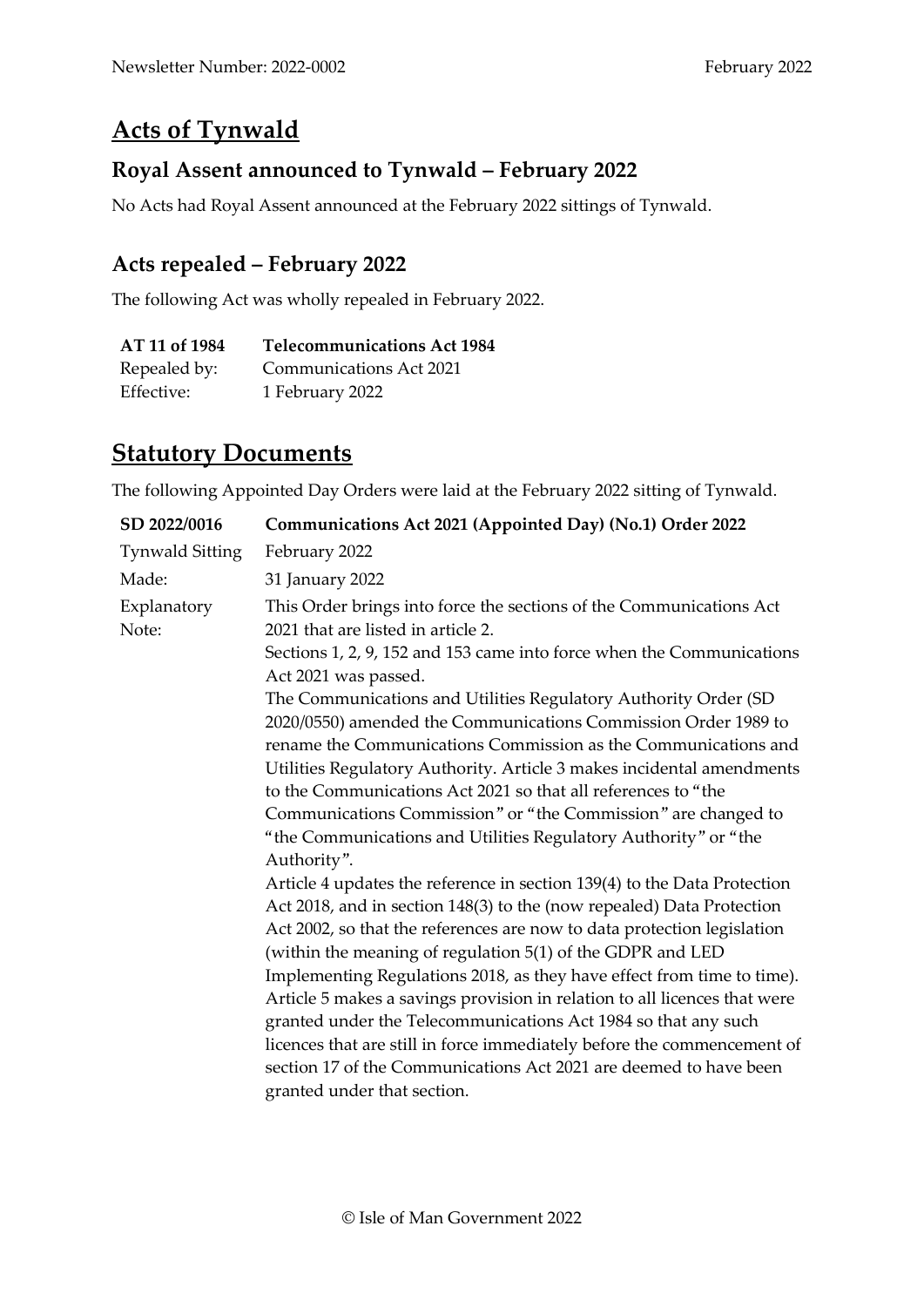| SD 2022/0020           | Road Traffic Legislation (Amendment) Act 2021 (Appointed Day)<br>(No.1) Order 2022                                                                                                                                                                                                           |
|------------------------|----------------------------------------------------------------------------------------------------------------------------------------------------------------------------------------------------------------------------------------------------------------------------------------------|
| <b>Tynwald Sitting</b> | February 2022                                                                                                                                                                                                                                                                                |
| Made:                  | 17 January 2022                                                                                                                                                                                                                                                                              |
| Explanatory<br>Note:   | This Order bring into operation sections 3 to 18 (inclusive), 20 to 35<br>(inclusive), 36 (excluding subsection $(g)$ ), 37 (excluding subsections<br>$(12)$ to $(18)$ (inclusive)), 38 to 62 (inclusive), and 64 to 76 (inclusive) of<br>the Road Traffic Legislation (Amendment) Act 2021. |

## **Statutory Documents included on the Tynwald Order Papers – February 2022**

Statutory Documents listed by enabling legislation.

The following statutory documents were included on the Order Papers for the February 2022 sittings of Tynwald.

| Tynwald  | <b>Enabling Legislation</b>    | <b>SD</b> | <b>SD</b> Title                      |
|----------|--------------------------------|-----------|--------------------------------------|
| Sitting  |                                | Number    |                                      |
| February | Civil Aviation Act 1982 (of    | 2021/0373 | Civil Aviation (Charges) Scheme      |
| 2022     | Parliament)                    |           | 2022                                 |
| February | <b>Communications Act 2021</b> | 2022/0016 | <b>Communications Act 2021</b>       |
| 2022     |                                |           | (Appointed Day) (No.1) Order<br>2022 |
| February | Elections (Keys and Local      | 2021/0386 | Elections (Keys and Local            |
| 2022     | Authorities) Act 2020          |           | Authorities) (Appointed Day)         |
|          |                                |           | (Amendment) Order 2021               |
| February | Health and Safety at           | 2021/0363 | Gas Safety (Installation, Use and    |
| 2022     | Work, Etc, Act 1977            |           | Management) (Application)            |
|          |                                |           | Order 2021                           |
| February | Immigration Act 2014 (of       | 2021/0279 | Immigration (Fees) (No.2)            |
| 2022     | Parliament)                    |           | (Amendment) Regulations 2021         |
| February | Income Tax Act 1970            | 2022/0007 | Income Tax (Allowance for            |
| 2022     |                                |           | Disabled Persons) (Temporary         |
|          |                                |           | Taxation) Order 2022                 |
| February | Income Tax Act 1970            | 2022/0051 | Income Tax (T.T. Homestay            |
| 2022     |                                |           | Scheme Allowance) (Temporary         |
|          |                                |           | Taxation)(No.2) Order 2022           |
| February | Minimum Wage Act 2001          | 2021/0389 | Minimum Wage (Single Hourly          |
| 2022     |                                |           | Rate) Regulations 2022               |
| February | Minimum Wage Act 2001          | 2021/0390 | Minimum Wage (Young                  |
| 2022     |                                |           | <b>Workers Etc) Regulations 2022</b> |
| February | Pensions Act 2014 (of          | 2022/0023 | Social Security Benefits             |
| 2022     | Parliament)                    |           | <b>Uprating Regulations 2022</b>     |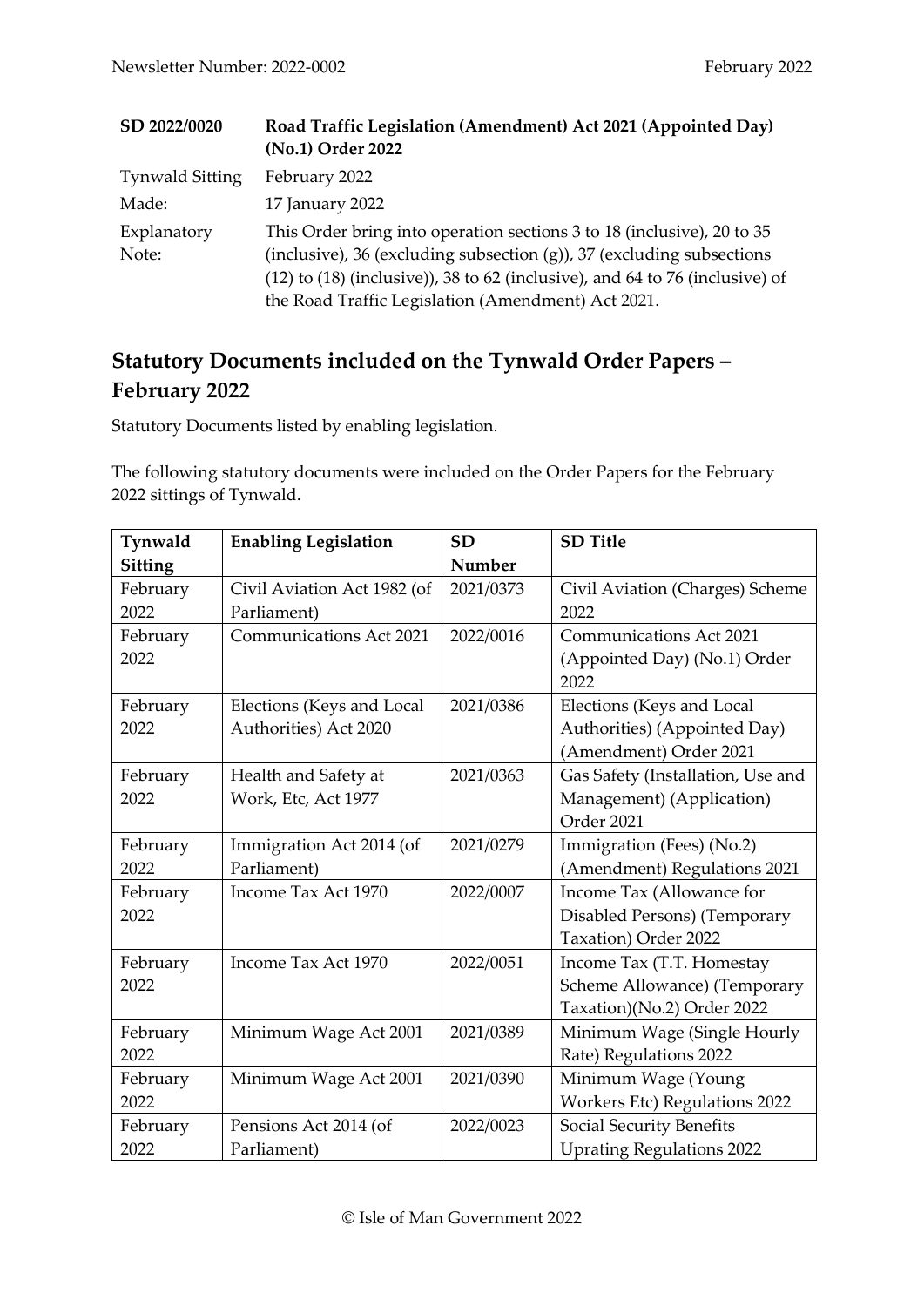| February | Public Health Act 1990            | 2022/0037  | <b>Public Health Protection</b>  |
|----------|-----------------------------------|------------|----------------------------------|
| 2022     |                                   |            | (Coronavirus) (Amendment)        |
|          |                                   |            | (No. 22) Regulations 2022        |
| February | Road Traffic Legislation          | 2022/0020  | Road Traffic Legislation         |
| 2022     | (Amendment) Act 2021              |            | (Amendment) Act 2021             |
|          |                                   |            | (Appointed Day) (No.1) Order     |
|          |                                   |            | 2022                             |
| February | Social Security Act 2000          | 2022/0004  | Social Security Administration   |
| 2022     |                                   |            | Act 1992 (Application)           |
|          |                                   |            | (Amendment) Order 2022           |
| February | Social Security Act 2000          | 2022/0024  | Pension Supplement               |
| 2022     |                                   |            | (Amendment) Order 2022           |
| February | Social Security Act 2000          | 2022/0025  | Pension (Top-up) (Amendment)     |
| 2022     |                                   |            | Order 2022                       |
| February | Social Security                   | 2022/0006  | Social Security Legislation      |
| 2022     | <b>Administration Act 1992</b>    |            | (Contributions) (Amendment)      |
|          | (of Parliament)                   |            | Order 2022                       |
| February | Social Security                   | 2022/0022  | Social Security Benefits         |
| 2022     | <b>Administration Act 1992</b>    |            | <b>Uprating Order 2022</b>       |
|          | (of Parliament)                   |            |                                  |
| February | Social Security                   | 2022/0023  | Social Security Benefits         |
| 2022     | <b>Administration Act 1992</b>    |            | <b>Uprating Regulations 2022</b> |
|          | (of Parliament)                   |            |                                  |
| February | Social Security                   | 2022/00026 | Income Support (General) (Isle   |
| 2022     | <b>Contributions and Benefits</b> |            | of Man) (Amendment)              |
|          | Act 1992 (of Parliament)          |            | Regulations 2022                 |
| February | Social Security                   | 2022/0005  | Social Security (Contributions)  |
| 2022     | <b>Contributions and Benefits</b> |            | (Amendment) Regulations 2022     |
|          | Act 1992 (of Parliament)          |            |                                  |
| February | Social Security                   | 2022/0023  | Social Security Benefits         |
| 2022     | Contributions and Benefits        |            | <b>Uprating Regulations 2022</b> |
|          | Act 1992 (of Parliament)          |            |                                  |
| February | <b>Taxation</b> (Cross-border     | 2021/0378  | <b>Customs and Excise</b>        |
| 2022     | Trade) Act 2018 (of               |            | (Miscellaneous Amendments)       |
|          | Parliament)                       |            | (No.2) Regulations 2021          |